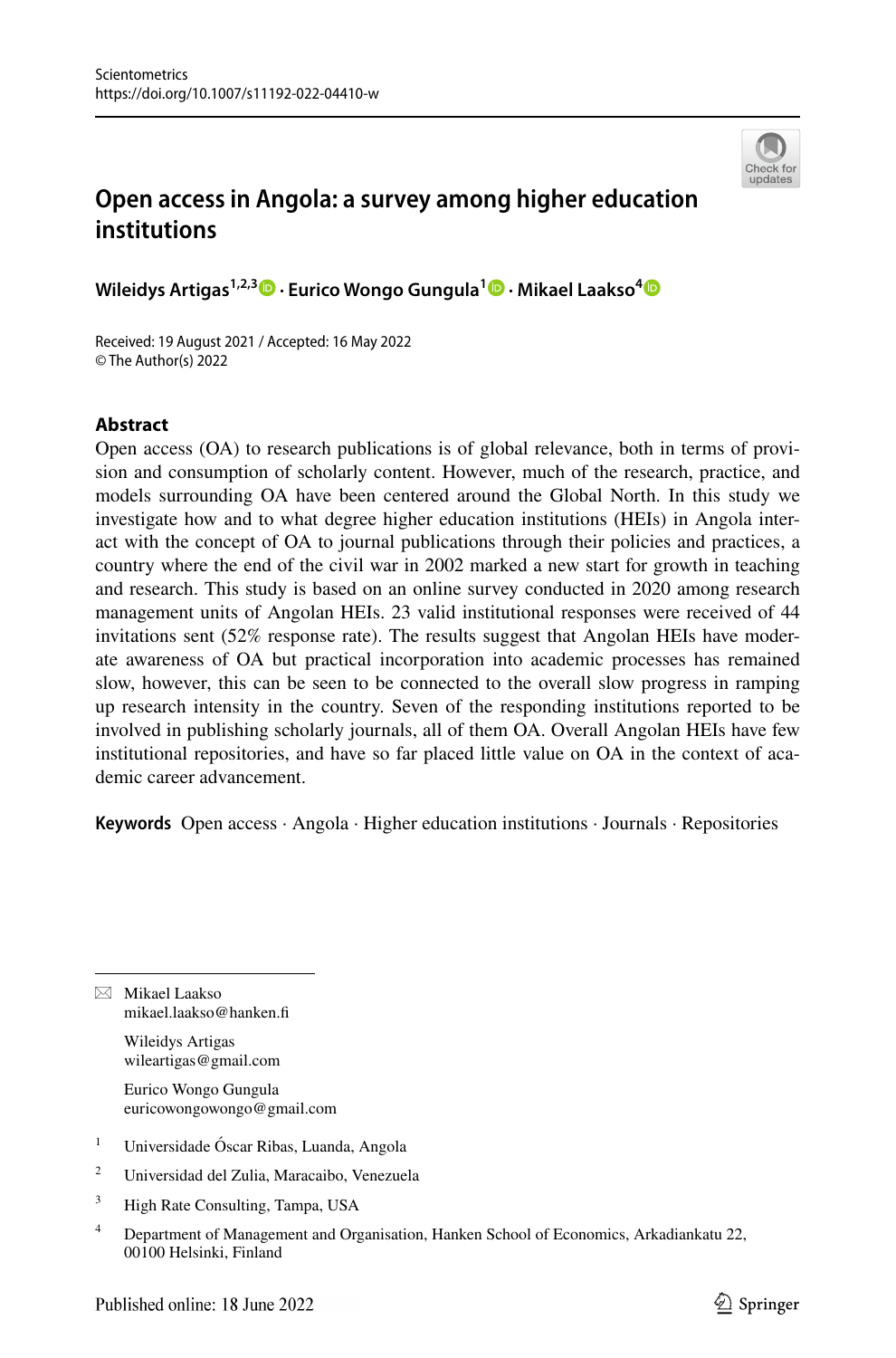# **Introduction**

One of the cornerstones of universities, diferentiating them from other levels of education institutions, is the focus on research-based teaching. Research-based teaching necessitates teachers being able to access, and contribute to, the scholarly research literature in a given subject. Though there is large heterogeneity among countries in the Global South, there have been some common key tensions in creating an equitable environment for access and participation in global research. One key barrier is language, where English has become established as the default language for global scholarly publishing, adding a threshold for academics in non-English speaking countries to participate. Another key barrier relates to business models of international journal publishing that create fnancial thresholds for participation, both through subscription-fees or article processing charges (APCs) for publishing in open access (OA) journals.

In the Global North scholarly publishing has grown and been shaped over centuries together with the gradual establishment and expansion of university education and research in the surrounding societies. How this relationship has developed around the world difers, as many countries and regions have been struggling with poverty, political unrest, and even war that has slowed down or hindered the capability to develop a strong local HEI sector. There is a lack of knowledge on how countries that have more recently been building or rebuilding higher education and research sectors are interfacing with scholarly journal publishing. OA has become a central concept to scholarly publishing and ofers many new ways that individuals and institutions can interact with a global audience, but at the same time there is concern that some of the ways that OA is funded creates new barriers to equal participation (e.g. Gray, [2020;](#page-16-0) Raju & Claassen, [2022;](#page-16-1) Siler et al., [2018\)](#page-16-2).

Raju et al.  $(2020, p. 55)$  $(2020, p. 55)$  state that "[...] open access is viewed as a means for social justice because it gives opportunities to everybody to acquire knowledge through growing opportunities for equal access to information". The authors combine the concept of social justice through OA with Ubuntu, which is a South African ethical rule focused on the loyalty of people and the relationships between them, talking about OA as a form of improve this process. The authors argue that the OA movement must recapture its social justice and inclusivity imperatives in support of the equitable dissemination of Global South scholarship, including African scholarship.

In this study we investigate how and to what degree HEIs in Angola have come to interact with the concept of OA to journal publications through their policies and practices. The country has been strengthening its HEI sector since the end of the civil war in 2002 and as such provides a unique opportunity to study what role OA has for local institutions as well as on the aggregate national level.

In the next section we will briefy review key research and developments concerning Africa in the relation to scholarly journal publishing and OA, going from a broad continental context towards the more specifc of sub-Saharan Africa, and at towards the end focusing only on Angola. The section that follows provides a brief historical and current review of higher education in Angola, ending with a listing of the key research questions guiding the study documented in this paper. This next section presents the methods used in the investigation, outlining the design of the institutional survey and its data collection approach. This is followed by a results section, and a discussion section where the fndings are refected against existing research on the topic. Finally, the paper ends with a brief statement of conclusions concerning the main takeaways of the study.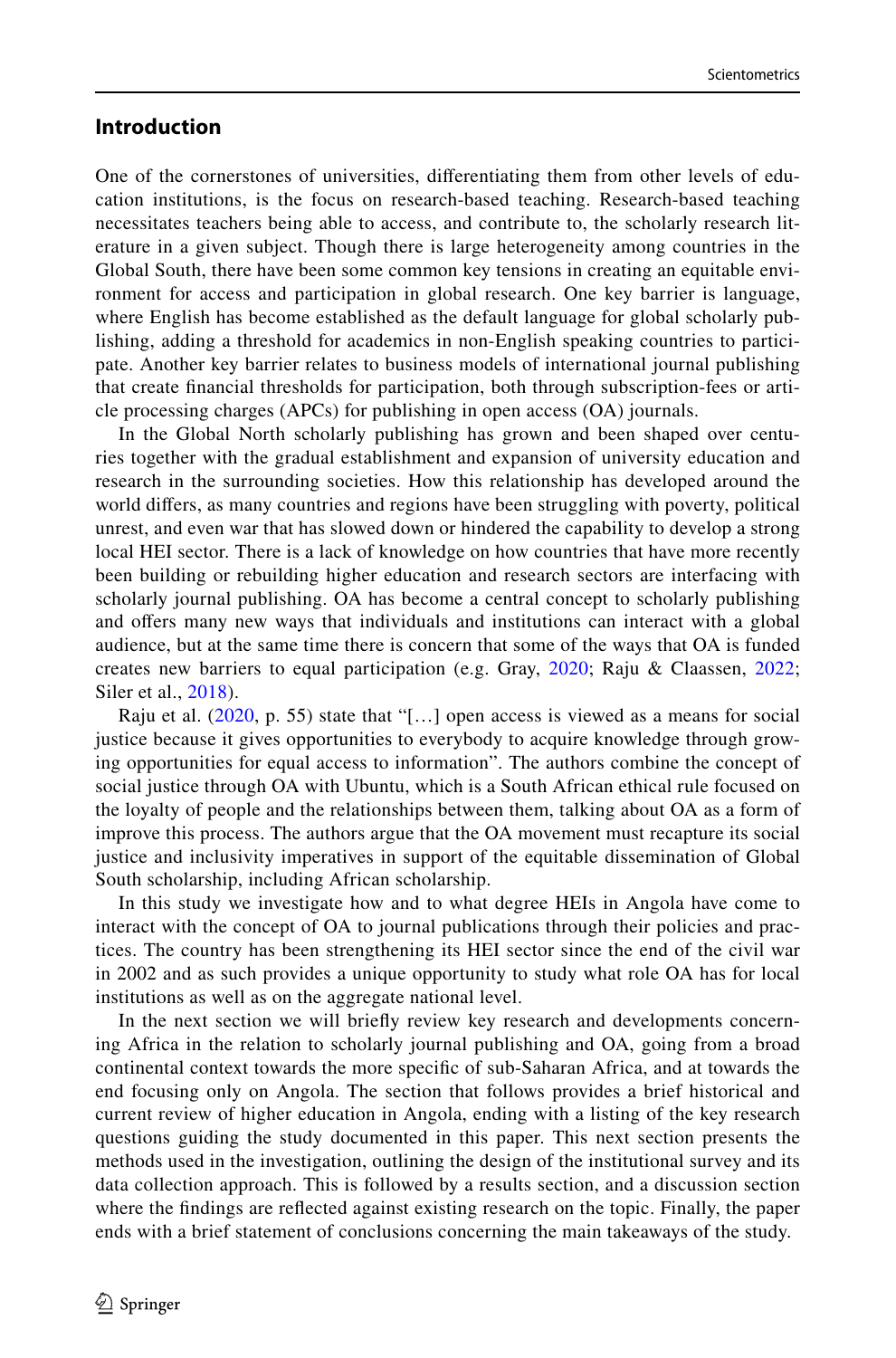### **Open access development in Africa**

OA offers African scholarship unprecedented opportunities to reach previously inaccessible audiences—nationally, regionally, and internationally. Thus, failing to embrace OA would mean missing a great opportunity to improve the dissemination, visibility, and impact of research findings from the African continent (Hervé  $\&$ Nkoudou, [2020](#page-16-4), p. 35).

According to Raju et al. [\(2020](#page-16-3), p. 54) colonialization, post-colonial inequality and deprivation in Africa has "[…] relegated Africa to the periphery of the world's knowledge production". Africa has been building up capacity for more intensive engagement in research, with varying degrees of intensity between the countries. A recent investigation found that there has been an 700% increase in peer-reviewed publications by Africa-based researchers over the past 20 years when looking at the research feld of education, and this is only considering what is indexed in the Scopus database (NORRAG, [2017](#page-16-5)). That investigation as well as other outputs from the NORRAG project also shed light on the diversity in academic development levels between African countries. A common distinction in the literature is consideration for sub-Saharan Africa a separate entity, but even so there are large discrepancies between the many countries included in the sub-Saharan region. For example, South Africa is considerably more advanced than Angola, as is also Namibia which is Angola's nearest neighbor.

However, the continental context should also not be neglected since there are many initiatives that span multiple African countries, such as African Union and their Agenda 2063 that has set a common aspiration where "Well educated and skilled citizens, underpinned by science, technology and innovation for a knowledge society is the norm […]" (African Union, [2015,](#page-15-0) p. 2). One of the most notable achievements for disseminating journals published in Africa to the world is African Journals OnLine (AJOL), which is a journal portal that has been running since 1998 and was in June 2021 hosting 527 journals of which 270 were OA (ajol.info, n.d). Such regional portals that provide a common technical infrastructure for multiple journals have been and continue to be a key infrastructure for enabling OA publishing globally (Björk, [2017](#page-15-1)). There are plans to develop Open Science practices more broadly in Africa as well through the "African Open Science Platform" which could be also be used for purposes of scholarly publishing (Soodyall & Smith, [2019\)](#page-16-6). The platform aims to link researchers, innovators, and funders with the goal to scale up their work. Among the projects eight priorities, one concerns improving knowledge production, and another intra-African research collaboration (Academy of Science of South Africa, [2019](#page-15-2)). In this sense, is clear the advances of African countries trying to be engaged with OA procedures that have been adopted in other continents, but it is important to remark the slow way they had been done because they need to develop infrastructure and related services, and they need resources and commitment to succeed. This is a long-term engagement that has only just started, and every African country must face it in their own way under their own circumstances.

Since economic circumstances for academic institutions vary greatly across the globe there are several initiatives that focus on facilitating access to subscription-based journal content at low or no cost to the eligible institutions. Research4Life, which has been running since 2002, manages fve diferent programs that collectively provide access to the tens of thousands of subscription-based journals for local non-proft institutions in lowand middle-income countries. Angola and most Sub-Saharan countries, excluding South Africa, are eligible to get free access (research4life.org, n.d.). In addition to such access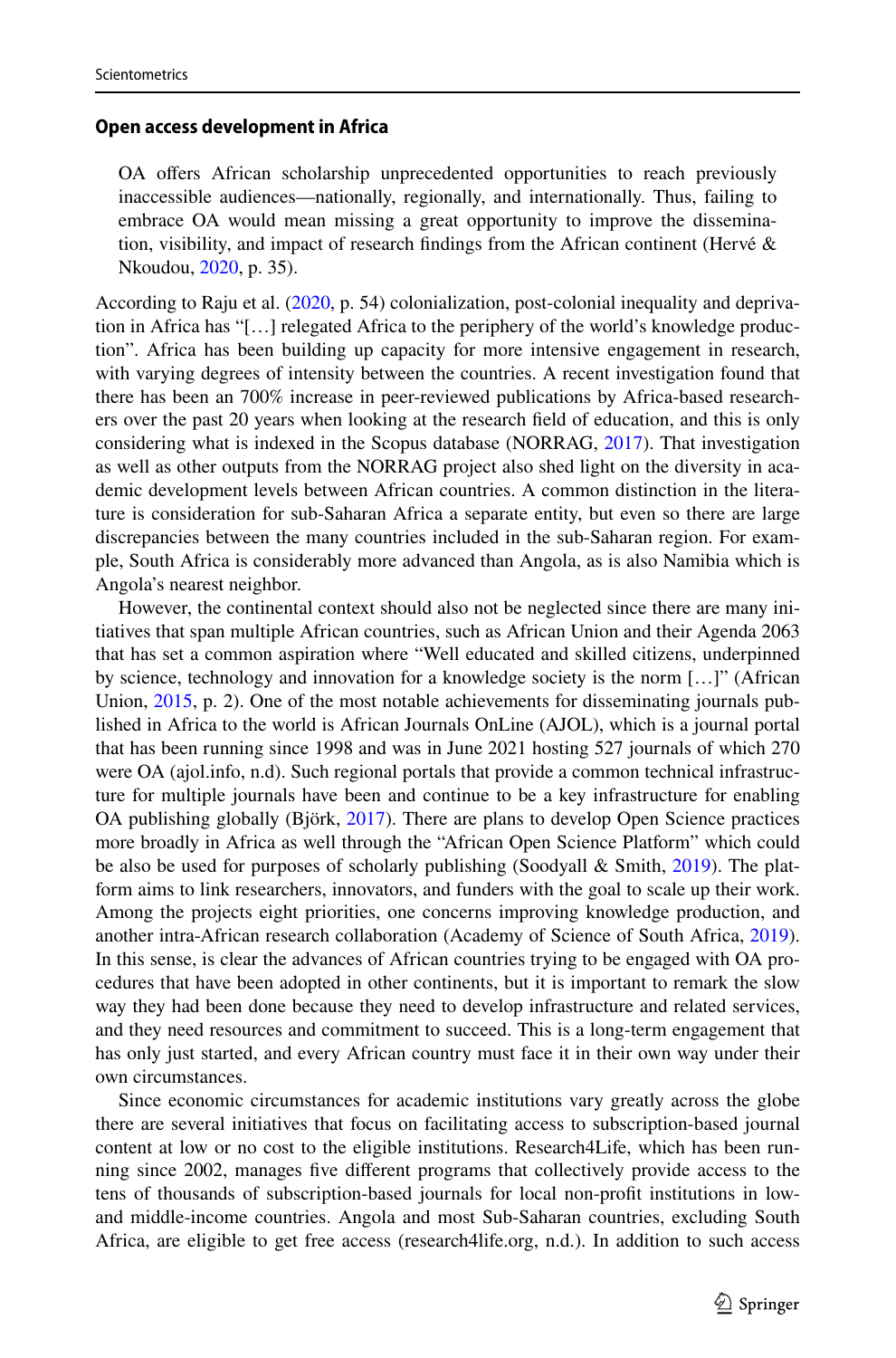being valuable for supporting teaching at institutions, research has shown that access provided through such programs to developing countries has an impact in facilitating published research conducted in the region (Mueller-Langer et al., [2020\)](#page-16-7). However, barriers for interacting with the global scholarly literature are not only related to costs and subscriptions, but poor access to the internet, frequent blackouts, poor information technology infrastructure, and lack of skills (Raju et al., [2020](#page-16-3)).

It is over ten years since Rotich ([2011\)](#page-16-8) called out for increased African involvement in scholarly publishing, involvement that would reach outside of regional audiences through the help of OA, either by journals publications or development of institutional repositories (IR). Hervé and Nkoudou ([2020\)](#page-16-4) argue that since the formal beginning of the broader movement towards OA, the Budapest Open Access Initiative (BOAI) in 2002, African countries have persistently been reliant on western initiatives to achieve progress. Hervé and Nkoudou ([2020\)](#page-16-4) describe how African researchers do not have the same possibilities to self-archive and contribute themselves to the circulation of their work even through green OA, exposing a difculty for the adoption of OA in African universities. In the same way, the authors state that "[…] the fact that African policy makers do not always prioritize research funding in their countries makes them dependent on the scientifc agendas of donors, most of whom are from the North." (Hervé & Nkoudou, [2020,](#page-16-4) p. 32).

Ezema and Onyancha ([2017\)](#page-15-3) provide an overview of IRs on the African continent. The overview based on data from 2014 showed that Africa represented 3.4% (136) of the 4055 repositories in the Registry of Open Access Repositories (ROAR), where over 60% of the African repositories were based in South Africa, Egypt, or Nigeria with no repositories in Angola. The situation is similar in 2021 where 3.9% (179 of 4598) of ROAR-registered repositories were in Africa, with none in Angola. Kakai et al. [\(2018](#page-16-9)) investigated the use of IRs for East African counties in particular (Kenya, Tanzania, Uganda). The study found that 40 out of 145 universities had an IR, and that most repositories held less than 1000 items each. The authors proposed that one explanation for the low use being lacking researcher awareness, and the lack of mandates supporting more strict use of them.

At the start of 2021 there were 194 active African OA journals included in the Directory of Open Access Journals (DOAJ), publishing a total of 7897 articles in 2020. In terms of global shares in the DOAJ this is 1.4% of journals (14,175 active journals total) and 0.75% of article output (1,061,256 articles total in 2020) (Crawford, [2021](#page-15-4)). Based on the study over half of all African journals are published by universities. The only three African countries with over ten journals were South Africa (109), Morocco (27), and Algeria (25). Three journals were based in Angola, all being free from APCs and publishing a total of 71 articles in 2020; SAPIENTIAE, Revista Órbita Pedagógica, and Revista Angolana de Ciências. All three journals publish in Portuguese, Spanish, and English. Two of the journals are within the broader research feld of Social Sciences, and one is focused on Education and Pedagogy. Artigas and Gungula [\(2020](#page-15-5)) provide a closer inspection of the history and publication activities of SAPIENTIAE.

Chisita and Chiparausha ([2019\)](#page-15-6) conducted interviews with academic library staff and faculty members from universities in Zimbabwe in order to establish the current status and support for OA. In February 2019, 6 out of the 19 universities in Zimbabwe were found to have IRs. Only two universities had slightly over 1000 items in their IR, while the rest had considerably less. Most interviewed library representatives reported support for publishing in OA journals, however, stating that researchers still need support and resources to get rid of misconceptions regarding the quality of OA journals. One university had been tracking web access to repository items since 2015 and could observe the impact of OA through tens of thousands of accesses to items coming from users in the USA, China and South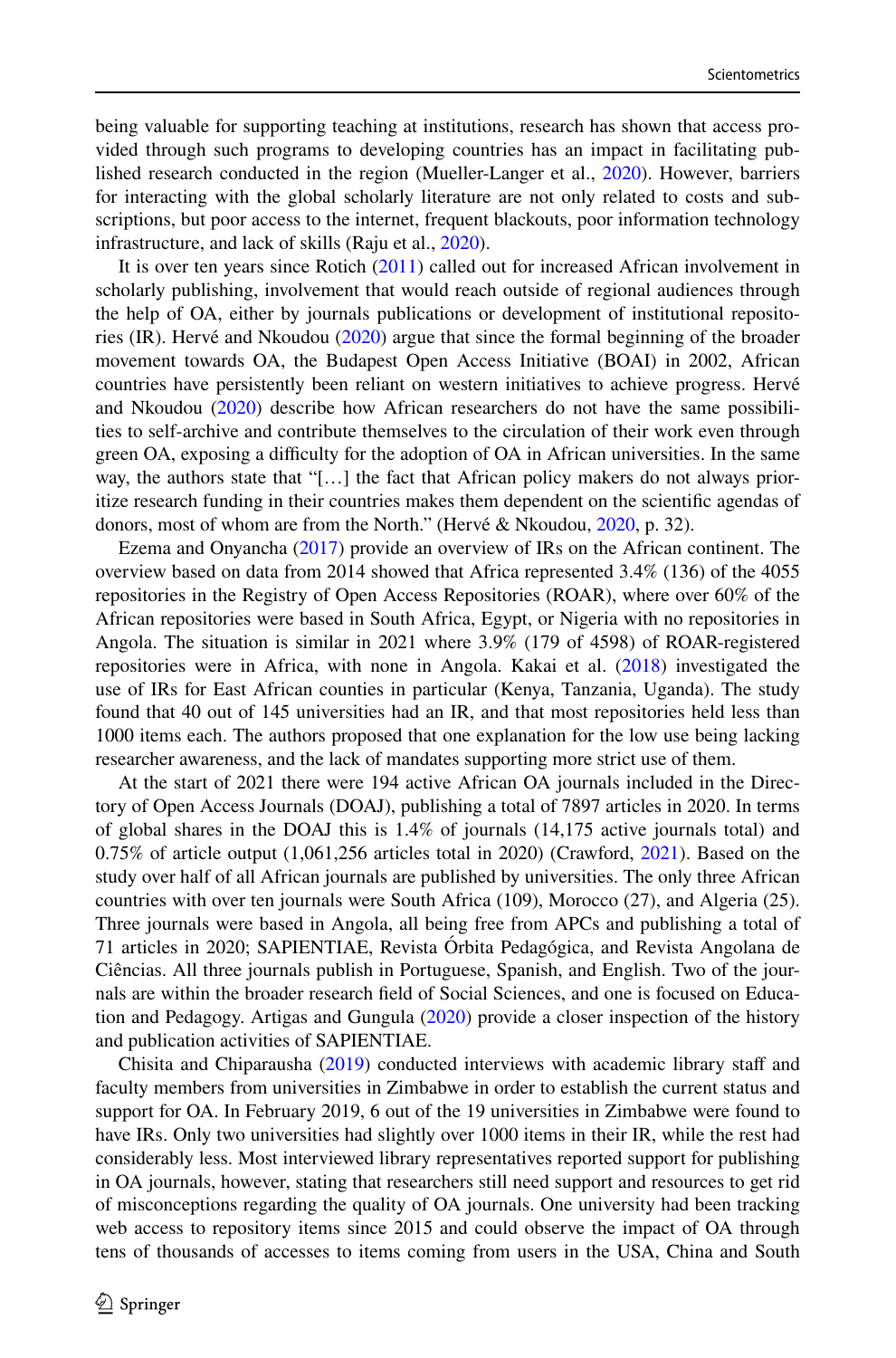Africa. Technical challenges and preservation concerns were also raised by library representatives, but also that open-source software can mitigate some issues.

The topic of OA has recently been on the surface in Angola. During July and August 2020 Óscar Ribas University in Luanda, Angola in cooperation with UNESCO, the Ministry of Higher Education, Science, Technology and Innovation (MESCTI) in Angola, and Redalyc/AmeliCA of the Universidad Autonoma del Estado de México arranged a series of webinars on the role of OA and how journals can be created, potential platforms they can be managed on, indexed, and how to establish accreditation for national scientifc journals. The webinars assessed capacity building needs in OA so that the Angolan representatives of scientifc journals and technical-scientifc book publishers can play an active role in publishing openly licensed research (unesco.org, [2020](#page-16-10)). Through this it can be perceived that there is interest by the government and the institutions for OA, but they are in the initial stages establishing OA as a reality in the country.

#### **Higher education development in Angola**

The status of higher education in Angola is deeply intertwined with the unique history of the country where in particular Portuguese occupation and the civil war have impacted the development. As such higher education in Angola is in a completely diferent position when compared with e.g. European countries where higher education has grown over centuries in tandem with a scholarly publishing system that has evolved together with the environment. This section can only provide a brief summary of the central events of relevance to Angolan higher education development, more extensive histories and reviews about it are provided by Kempner and Jurema [\(2012](#page-16-11)) and Almeida Patatas ([2016\)](#page-15-7) on which this section is also heavily based.

There was no higher education in Angola until the second half of the twentieth century, when the Catholic Church opened institutions in 1958, in Luanda and Huambo. Before that the main option for the population was to obtain higher education through Portugal. In 1962 the Estudos Gerais Universitários 44 (EGU) was created with the Ultramar Ministery and Education Ministery in charge. In Luanda there was an institution focusing on medical, science and engineering, one in Huambo which focused on agronomy and veterinary, and one in Lubango focusing on literature, geography, and pedagogy. The two frst years of education were performed in Angola with the rest in Portugal, which made higher education inaccessible to large parts of the Angolan people (Almeida Patatas, [2016](#page-15-7)).

The EGU became the Universidade de Luanda in 1968, and in 1969 the University Hospital was opened. When the civil war broke out after the independency in 1975 many teachers left the country and the development of higher education in Angola came to a halt. The government put efort into maintaining some activity in higher education during the war, but the circumstances were challenging with destroyed infrastructure, low pedagogical and economic resources, and a fundamental lack of security on the streets (Almeida Patatas, [2016](#page-15-7)). Overall, the investment in scientifc research was low prior to 1997, leading to a lacking link between teaching and research (Kempner & Jurema, [2012\)](#page-16-11).

The end of the civil war in 2002 marked a signifcant change for the circumstances of higher education in Angola. Post-war there emerged a need to improve the level of education in the population to increase skill and salary levels in the population. In many countries the growth of an education system is a natural process that evolves incrementally over time and geography of a country, but in the case of Angola the starting point was almost a clean slate. The government designed initiatives to improve the quantity and quality of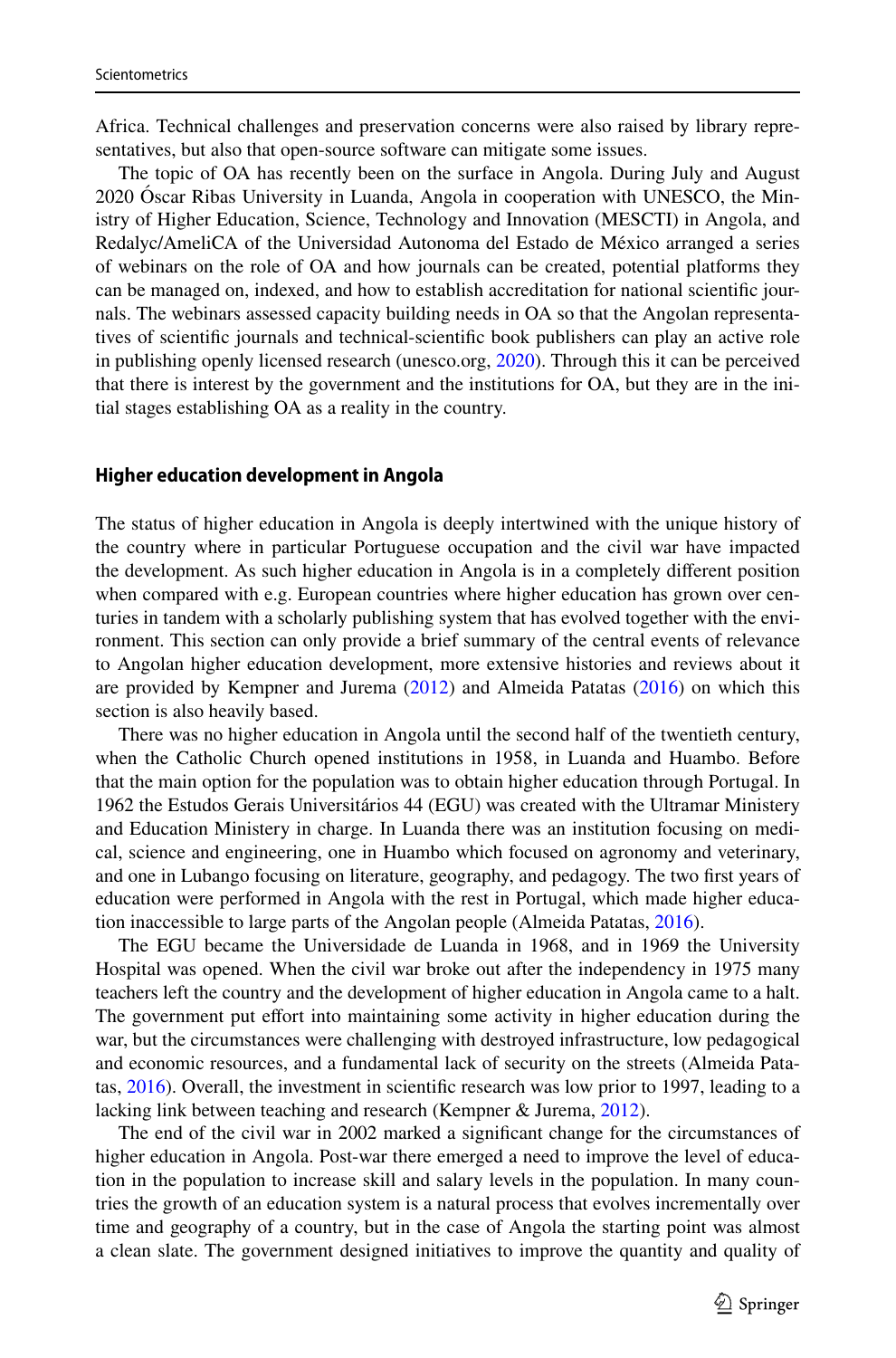the education system as part of country reconstruction. The Universidade Agostinho Neto (UAN) was the only public university up until 2009, when a reorganization of the higher education network took place. New public institutions similar to the UAN were created in diferent regions of the country (Almeida Patatas, [2016](#page-15-7); Kempner & Jurema, [2012](#page-16-11)). After 2002 higher education grew rapidly e.g. by UAN increasing student numbers from 9000 in 2002 to more than 60,000 spread across 18 campuses by 2010 (Langa, [2014](#page-16-12)). As the number of HEI institutions has continued to grow during the last ten years, some challenges have been identified which relate to e.g. student dropout rates, insufficient number of courses in popular subjects, exclusion of applicants with fnancial or mobility difculties, and low number of researchers (Almeida Patatas, [2016\)](#page-15-7).

Increased emphasis on developing the higher education sector in Angola is demonstrated in many documents published by the government in the last three years, e.g. the National Development Program (2018–2022) presents the national steps and policies to develop the country in all areas, and specifc in higher education they point on "[…] improving the quality of Higher Education and development of Scientifc Research and Technology"(authors' translation) (Angola National Development Program, [2018](#page-15-8)). OA is not mentioned in this national plan but an emphasis on increased research is clearly communicated.

In 2018 there was a reform to the academic career rules in the MESCTI where university teachers were encouraged to also publish as researchers. This is related to the Presidential Decree of 201/11issued on July 20, 2011 (pnfq.gov.ao, [2011\)](#page-16-13) which established the implementation of Science, Technology and Innovation indicators by MESCTI. These indicators were designed to monitor investments, scientifc and technological production, and the integration of the results obtained in society. One of these indicators is the share of GDP dedicated to research, where the goal is to work towards 1% rather than the 2018 level of 0.07% (Agencia Angola Press, [2018](#page-15-9)). One of the ways productivity is measured is through the creation and maintenance of scientifc journals with compliance with international standards (Legal Regime of Avaliação e Acreditação da Qualidade das Instituições de Ensino Superior, [2018](#page-16-14)).

In 2019 Artigas and Gungula [\(2020](#page-15-5)) reviewed the current status of private universities in Angola's capital Luanda and journals that they publish through information available in the Angola Formative portal (angolaformativa.com, n.d.). 19 private universities were listed with 4 of them having webpages that were not accessible at the time of the study. Two of the universities published journals, Instituto Superior Politécnico Metropolitano de Angola (IMETRO) and Universidade Óscar Ribas (UÓR).

As of 2020 there is a total of 44 HEIs in the country listed on the website of the MESCTI. These institutions are the main focus of the study documented in this paper. The primary aim of this multi-institutional study is to set out to explore how and to what degree HEIs in Angola have come to interact with the concept of OA to journal publications through their policies and practices.

More specifcally the research questions concerning Angolan HEIs this study is aims to respond to are:

#### **Background information**

- 1. What is the size of the researcher population at institutions?
- 2. What is the volume of research output in terms of journal articles?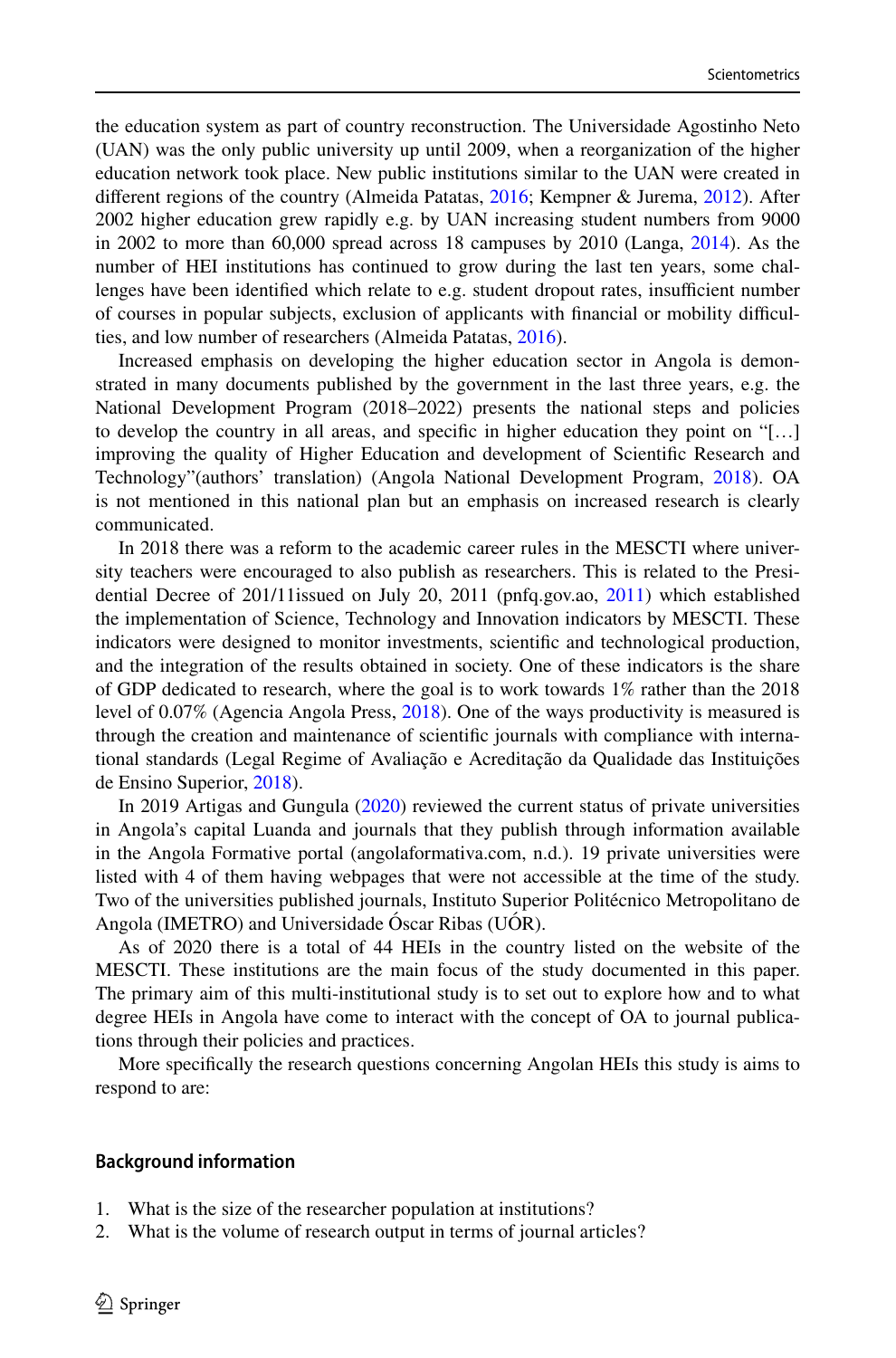- 3. What kind of preferences are there for publishing in diferent languages? What about international indexing of journals?
- 4. What kind of strategies, if any, are used by institutions to stimulate and encourage research productivity?

## **OA‑specifc information**

- 1. Has training and education concerning OA been arranged for faculty?
- 2. What is the level of presence of institutional OA policies? What has motivated their creation? What kind of recommendations or requirements do existing policies include?
- 3. Do institutions have or make use of an institutional repository for OA? Are faculty encouraged to make use of the repository?
- 4. Is the phenomena of predatory journals somehow acknowledged at an institutional level?

For countries where the background factors have more readily available existing data and research available asking such questions would likely not be needed, however, in the case of Angola it is relatively unexplored territory so some additional information is needed to better understand the role of OA in the overall research dissemination activities of Angolan HEIs.

# **Methods**

#### **Data collection procedure**

This study used a multi-institutional online survey as the main instrument to collect data. The survey consisted of 42, mostly close-ended, questions. The questions in the survey were informed by a survey instrument used in a recent previous study focusing on OA-related institution-level responses (Boufarss  $&$  Laakso, [2020\)](#page-15-10). The survey was created and administered using Google Forms, distributed in Portugese but with questions and answers translated into English for the results analysis on behalf of the authors. Contact information for HEIs in Angola were gathered from the list of the MESCTI. A contact list of the key personnel in charge of/or involved with research at those institutions was compiled in August 2020. Responses were solicited between August and September 2020. A personalized email invitation with a link to the online survey was sent to all persons listed in the HEIs contact list. Only one response was accepted per institution. In line with "the ethical principles of research with human participants and ethical review in the human sciences in Finland" (TENK, [2019](#page-16-15)), our survey invitation included a summary of the study, an informed consent, ethical reassurances, and the right to withdraw from the study. Reminder emails, slightly reformulated from the initial invitation, were sent at weekly intervals to non-respondents. By the end of the survey period, 23 institutions out of 44 responded to the survey.

# **Results**

Since the survey contained 42 questions the responses to all of them are not all summarized here, we focus on the questions most central to providing insight into the current status and future direction of scholarly publishing and OA in Angola.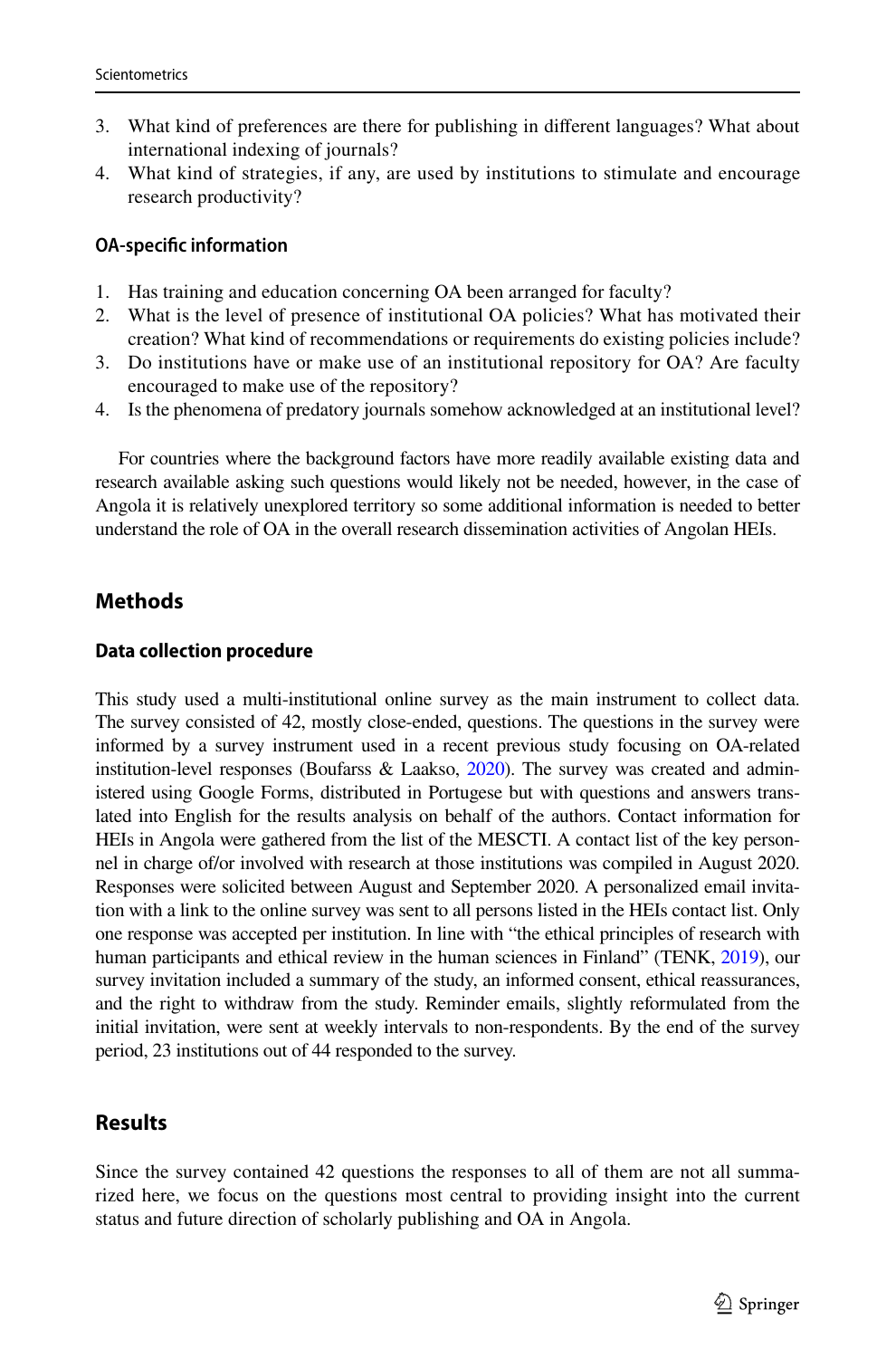<span id="page-7-0"></span>

| Category      | Count | %  |
|---------------|-------|----|
| Fewer than 20 | 14    | 61 |
| $20 - 50$     |       | 22 |
| $51 - 100$    |       | 13 |
| More than 100 |       |    |
|               |       |    |

## **Background information**

The frst section of the survey focused on background information and more general issues concerning the responding institutions. A question in this part queried the approximate size of the researcher population at the institution, where 61% (14 institutions) reported fewer than 20 researchers. Here the defnition of what constitutes a researcher is a faculty member whose duties include research, which based on the 2018 MESCTI guidelines also includes university teachers. The full breakdown of responses can be seen in Table [1](#page-7-0).

The next question in the survey queried the type of institution that was responding. The distribution of answers was as follows: 57% (13 institutions) were public institutions, 39% (9 institutions) private institutions and 4% (1 institution) answered "Other".

In order to better understand the current level of journal publishing activity at the institutions a background question asked the respondents to estimate the number of articles published in OA journals or subscription-based journals during the last 12 months. Overall, the numbers were low with the average number of articles being 7 for OA journals and 4 for subscription-based journals. 5 institutions reported no publications in OA journals with 7 institutions declaring no publications in subscription-based journals. Only 5 institutions had 10 or more articles published in OA journals during the last 12 months, with the corresponding number being 2 for subscription-based journals. 7 of the institutions reported to be involved in publishing a peer-reviewed journal of their own, with all 7 being OA.

The following question was "What do you perceive to be the preferred/encouraged publication channels at your institution?". The results are visualized in Fig. [1.](#page-8-0) As was reviewed in the introduction of this paper many journals in Angola, and internationally, are multilingual so the variables related to language give some indication of what priority there might be when given a choice. The results speak for strong support for the Portuguese language independent of the journal being international or local, with secondary preference for international journals in Spanish and English, with low priority for local journals in English. The preference for journals indexed in Scopus or Web of Science were mixed, with 10 institutions responding "Essential" and "High Priority", and 7 institutions "Low" or "No Priority".

The next question concerned strategies to increase research productivity: "Please indicate which of the following strategies to increase research productivity have been adopted in your institution? Please select any that apply". The results are listed in Table [2](#page-8-1) in descending order of frequency. Organizing conferences and symposiums, training and professional development, and encouragement of national and international collaboration where the top three responses, with all being included in 70% or more of the institutional responses.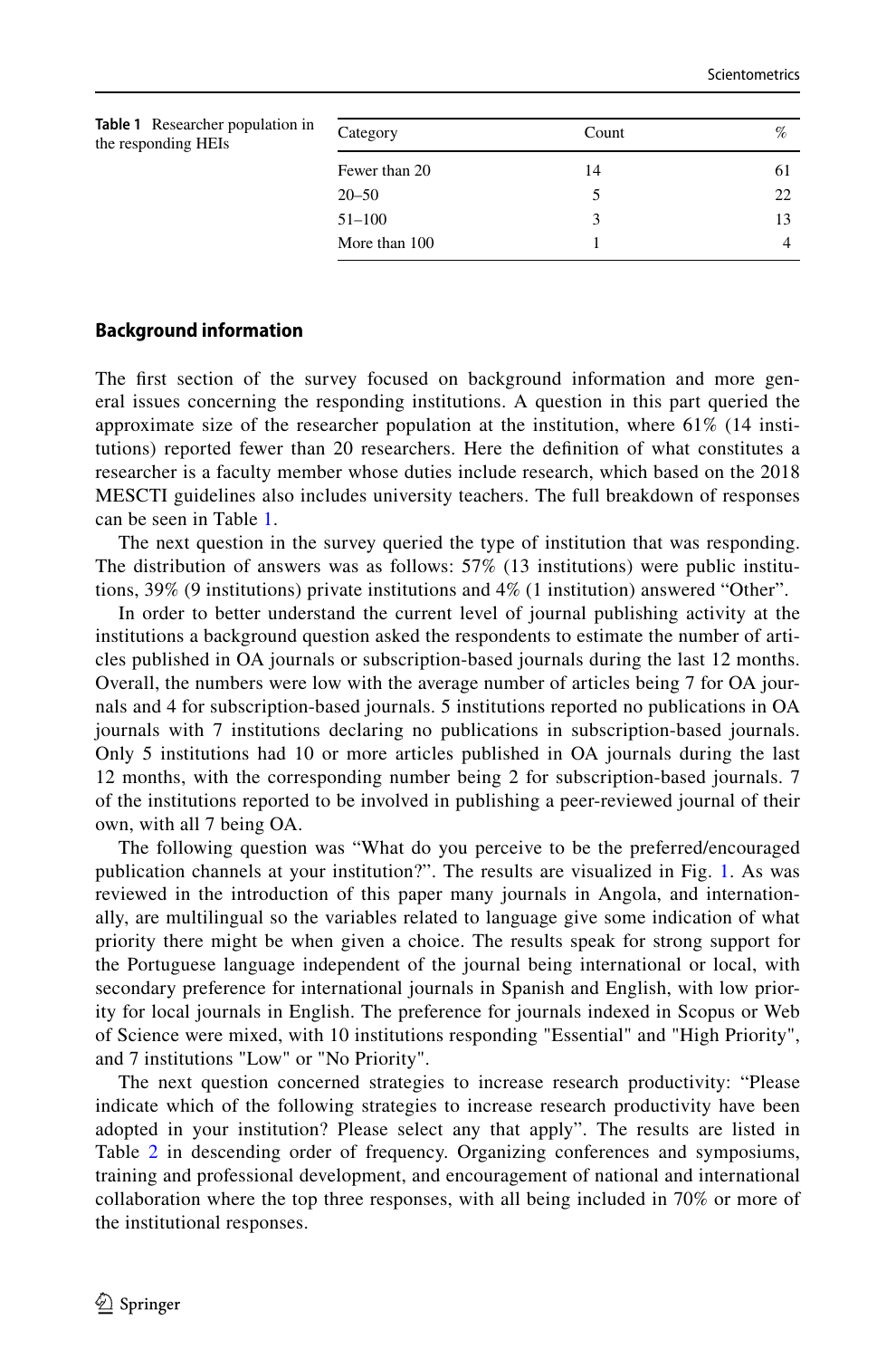

<span id="page-8-0"></span>**Fig. 1** Preferred/encouraged publication channels at institutions

| <b>Strategies</b>                                                                                              | Count | $%$ of<br>respond-<br>ents |  |
|----------------------------------------------------------------------------------------------------------------|-------|----------------------------|--|
| Organize conferences and symposiums                                                                            | 19    | 83                         |  |
| Provide research related training and professional development                                                 | 16    | 70                         |  |
| Encourage institutional, national and international collaboration                                              | 16    | 70                         |  |
| Recruit faculty members who have extensive research experience                                                 | 13    | 57                         |  |
| Setup research teams                                                                                           | 12    | 52                         |  |
| Create research centers in different disciplines                                                               | 10    | 44                         |  |
| Allocate time for faculty to work on internal and external research projects                                   | 9     | 39                         |  |
| Integrate research components in the curriculum to stimulate students contribu-<br>tion in research activities | 8     | 35                         |  |
| Establish a researcher reward program                                                                          | 2     | 9                          |  |

#### <span id="page-8-1"></span>**Table 2** Strategies to boost research productivity

#### **Open access, policies, and mandates**

The frst question concerned how familiar the respondents considered themselves with the term "Open Access" which 9% considered themselves experts in the subject, 61% answered having a clear idea about what it means, 22% answered having some idea about what it means, 4% having heard of it but did not know what it means, and 4% never having heard of it.

The following question queried into how training on OA might be ofered at the institution with the following question "Does your research administration office provide education on OA for the university community in any of the following ways? Please choose all that apply". 11 institutions (48%) ticked "No education on OA is provided", while the most common forms of education were "Public lectures, information sessions or seminars" (9 institutions, 39%), "Lectures, information sessions, or seminars for specifc departments or programs" (6 institutions, 26%), "Printed materials (e.g., brochures, posters, leafets) about OA" (6 institutions, 26%), "Webpage(s) about OA" (5 institutions, 22%), and "Other" (1 institution, 4%).

The next question queried into the existence of an institutional policy on OA to research publications. 6 (26%) institutions reported having one, 4 (17%) reported not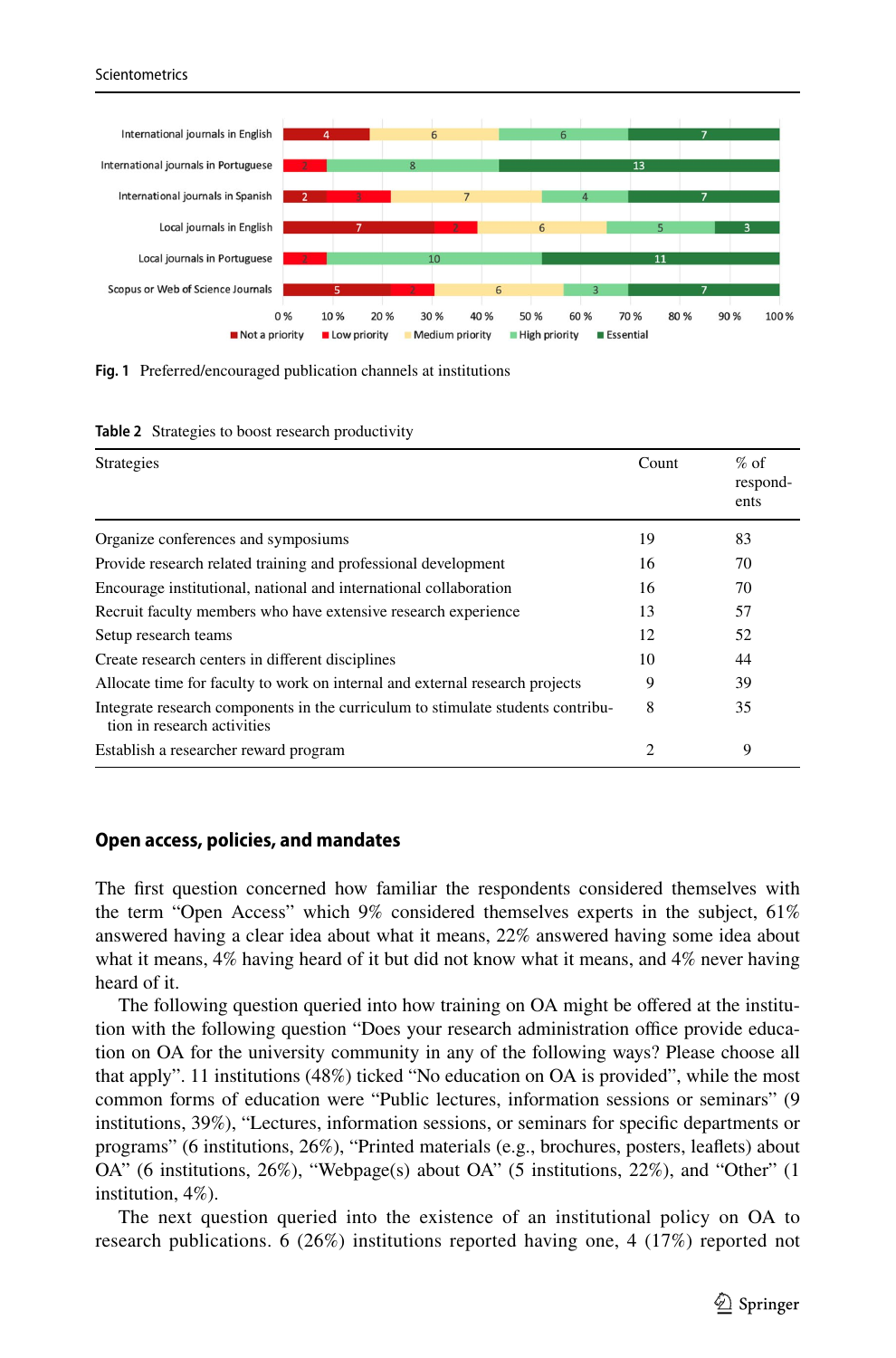

<span id="page-9-0"></span>



<span id="page-9-1"></span>**Fig. 3** Main motives for implementing OA policy

have one but was planning to implement one in the next 12 months, and 11 (48%) did not have one but had intention to formulate one but the policy was not going to be developed in the next 12 months. 2 institutions (9%) did not have or planned to develop an OA policy.

The 6 HEIs that reported having an OA policy were presented with two follow-up questions related to the policies. The frst one was "Please indicate what are the main elements of your OA policy to research publications. (Please select all that apply)". The results are provided in Fig. [2.](#page-9-0)

The results indicate that 5 out of the 6 policies were designed for awareness raising, and for facilitating inclusion of OA training for early-stage researchers. 3 out of the 6 policies were intended as encouragement for OA, and for recommending researchers to deposit publications in an institutional/shared repository. Only 2 out of 6 policies mandated researchers to deposit publications into a repository and make the full-text OA within a specifed time-period.

The second follow up-question to the 6 institutions that had an OA policy was "Please indicate what are the main motives for implementing an OA policy to research publications at your institution? (Please tick all that apply)". The results are provided in Fig. [3.](#page-9-1)

The next three questions revolved around payment of APCs for OA journals. The frst question was "Do you have a formal policy for funding OA publishing?". No institutions reported having such a policy, with 3 institutions (13%) responding having one under review, with the rest of the 20 institutions (87%) answering "No".

The following question was "If your institution has paid any article processing fees (APCs), how much did the institution approximately spend on APCs in 2018 and on how many articles?". 1 institution (4%) answered a lack of information about any paid fees, 18 institutions (78%) answered that they have not paid any fees for any articles, while 4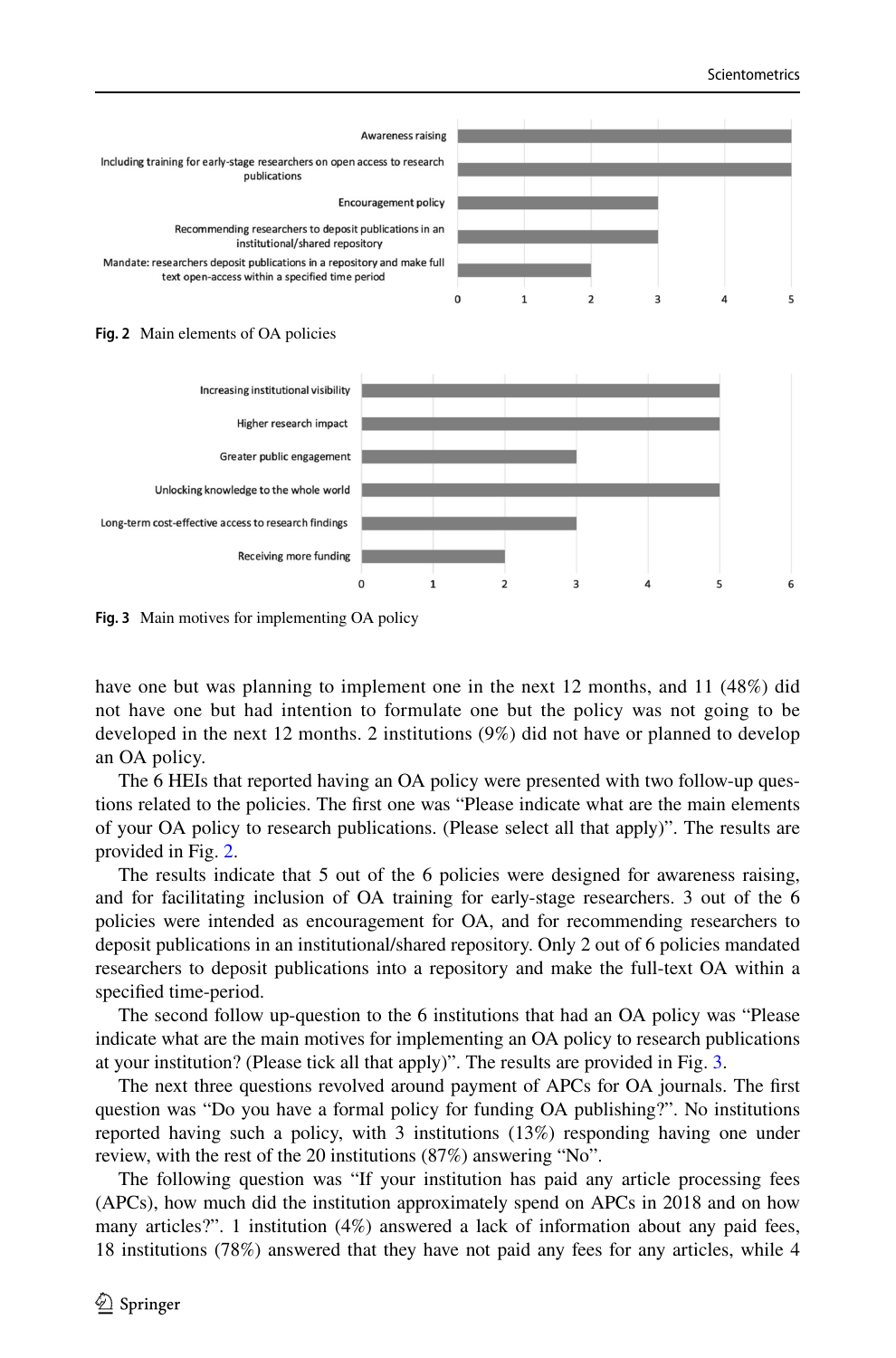

<span id="page-10-0"></span>**Fig. 4** Various ways of self-archiving and how the institutions position themselves with regard to their use

institutions 18% answered between 1 and 4 articles and with no total amount exceeding 1000 USD.

The third question related to APCs was "If your institution didn't pay any APCs, please indicate if any of the following factors were reasons? Please select any that apply.". This question was answered by all but one institution, which also included the four institutions that had some APC payments as per the previous question. 16 institutions (70%) ticked "We don´t have a budget to support APCs", 9 institutions (39%) ticked "The decision on publishing venue is left to the researchers", 2 institutions (9%) ticked "We prefer our researchers to publish in paywalled journals, and 2 institutions (9%) ticked "We are not familiar with OA publishing venues". 1 institution (4%) ticked "Other".

# **Repositories**

Scientometrics

A set of questions were related to document repositories. The frst question was "Does your institution have an institutional repository/shared repository?". 6 institutions (26%) responded with having their own IR, 1 institution (4%) reported participating in a shared repository, and the remaining 17 institutions (74%) reported not having an IR.

One of the two follow-up questions to the 7 institutions that had their own or shared IR related to repositories was related to what potential role diferent types of self-archiving play at institutions. The question was "At your institution, are the following ways of self-archiving research outputs generally…" and the distribution of answers can be seen in Fig. [4.](#page-10-0)

Regarding IRs, 4 institutions mandate/required researchers to self-archive in them while 3 institutions encouraged their use. For subject-based repositories 3 mandate/required their use, 2 tolerated, and 2 responded "Don´t know". Author/project websites had 2 institutions mandate/requiring their use, 3 encouraging, 1 tolerating, and 1 that responded "Don´t know". Academic social networks were reported to be mandated/required by 2 institutions, encouraged by 2 institutions, tolerated by two institutions, and one institution that answered "Not applicable".

The second follow up question to the 7 institutions that had their own or a shared IR was related to the perceived impact of various factors on researcher self-archiving and read "How important are the following factors in encouraging your researchers to self-archive research publications in a repository (green route/green OA)". The responses to this question can be found in Fig. [5.](#page-11-0)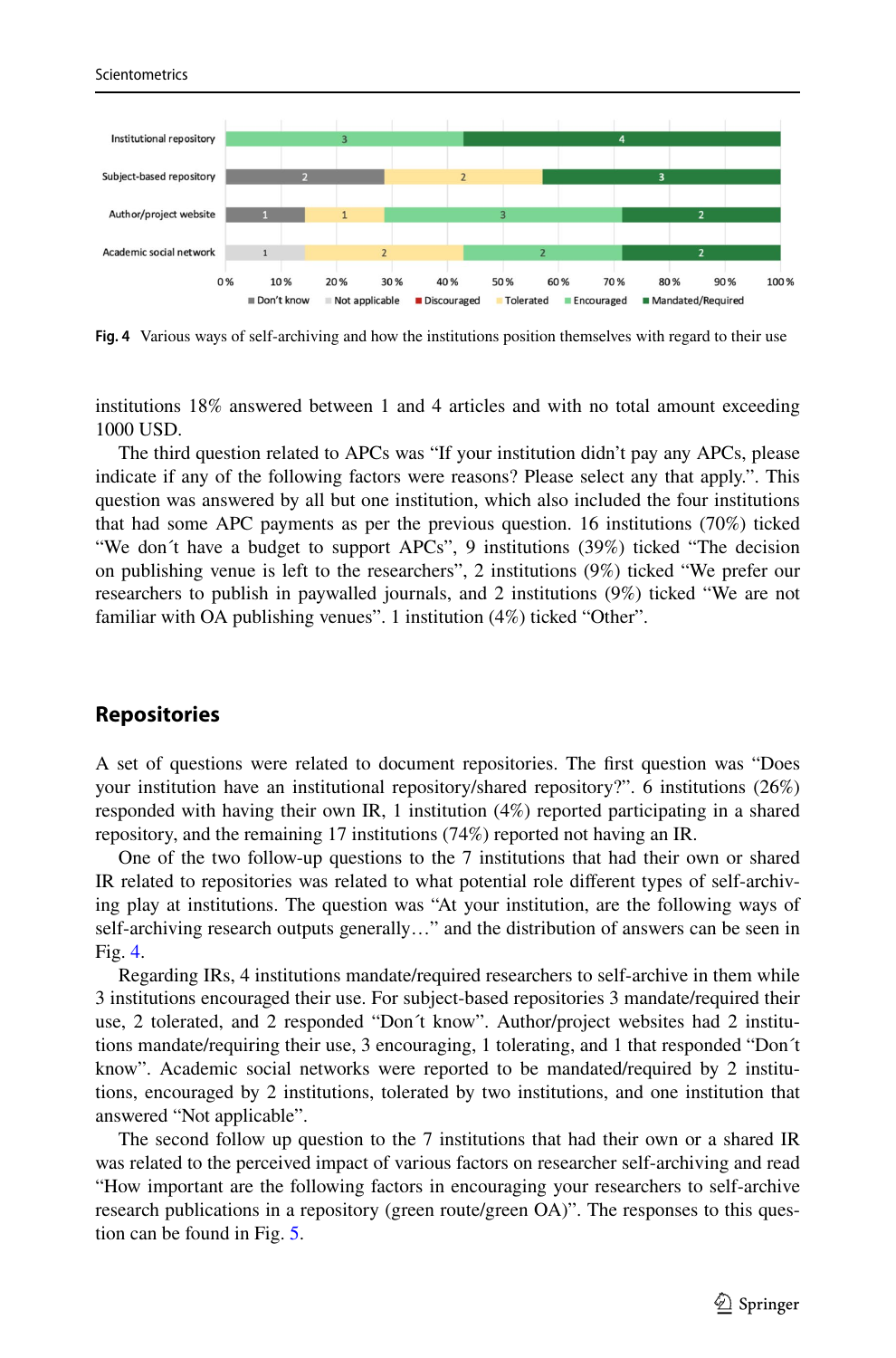

<span id="page-11-0"></span>**Fig. 5** Factors encouraging your researchers to self-archive research publications in a repository

The most important factors were: maximizing visibility (5 institutions reporting high importance), promoting the work of researchers (5 institutions reporting high importance), and providing free access to the broadest possible range of audiences (5 institutions reporting high importance). The least important factors were mandatory requirements by funding bodies (2 institutions reporting high importance), and facing increasing journal subscription costs (3 institutions reporting high importance).

## **Incentivizing research and researcher promotion**

This part of the survey consisted of three key questions related to the publication metrics that are tracked by institutions, the incentives ofered by institution for publishing, and potential incentives related to publishing in OA journals specifcally.

The frst question was "Which of the following metrics are tracked and valued by your institution? Tick all that apply". 18 institutions (72%) ticked Journal Impact Factor, 5 institutions (22%) ticked Altmetrics, 5 institutions (22%) ticked Citations to individual articles, 4 institutions ticked (17%) ticked H-index, 3 institutions (13%) ticked "Other".

The second question was "What are the incentives ofered by your institution for researchers to publish their research results? Tick all that apply". Here 16 institutions (70%) ticked Priority in promotion, 4 institutions (13%) ticked Extra funding for research, 1 institution (4%) ticked cash bonuses, 1 institution (4%) ticked Salary increments based on publishing performance, and 2 institutions (9%) responded Other.

The third question was "Does your institution provide any incentives to encourage researchers to publish OA?". Here the majority, 13 institutions (57%), responded "No". 8 institutions (35%) responded "Yes" and 2 institutions (9%) responded "I don´t know".

## **Awareness of predatory journals**

The survey included questions about how predatory publishing is perceived and potentially handled at the responding institutions. One such question was "Does your institution exclude publication credits from known predatory journals while assessing academic promotion applications?" 13 institutions (57%) responded "No", 3 institutions (9%) "Yes", and 7 institutions (30%) answered "We are not aware of predatory journals". Another question was "Currently, does your college and or department promotion and tenure committee have a list of journals that are viewed as predatory OA journals?". 16 institutions (70%) answered "No", 1 institution (4%) "Yes", and 6 institutions (26%) answered "Not sure".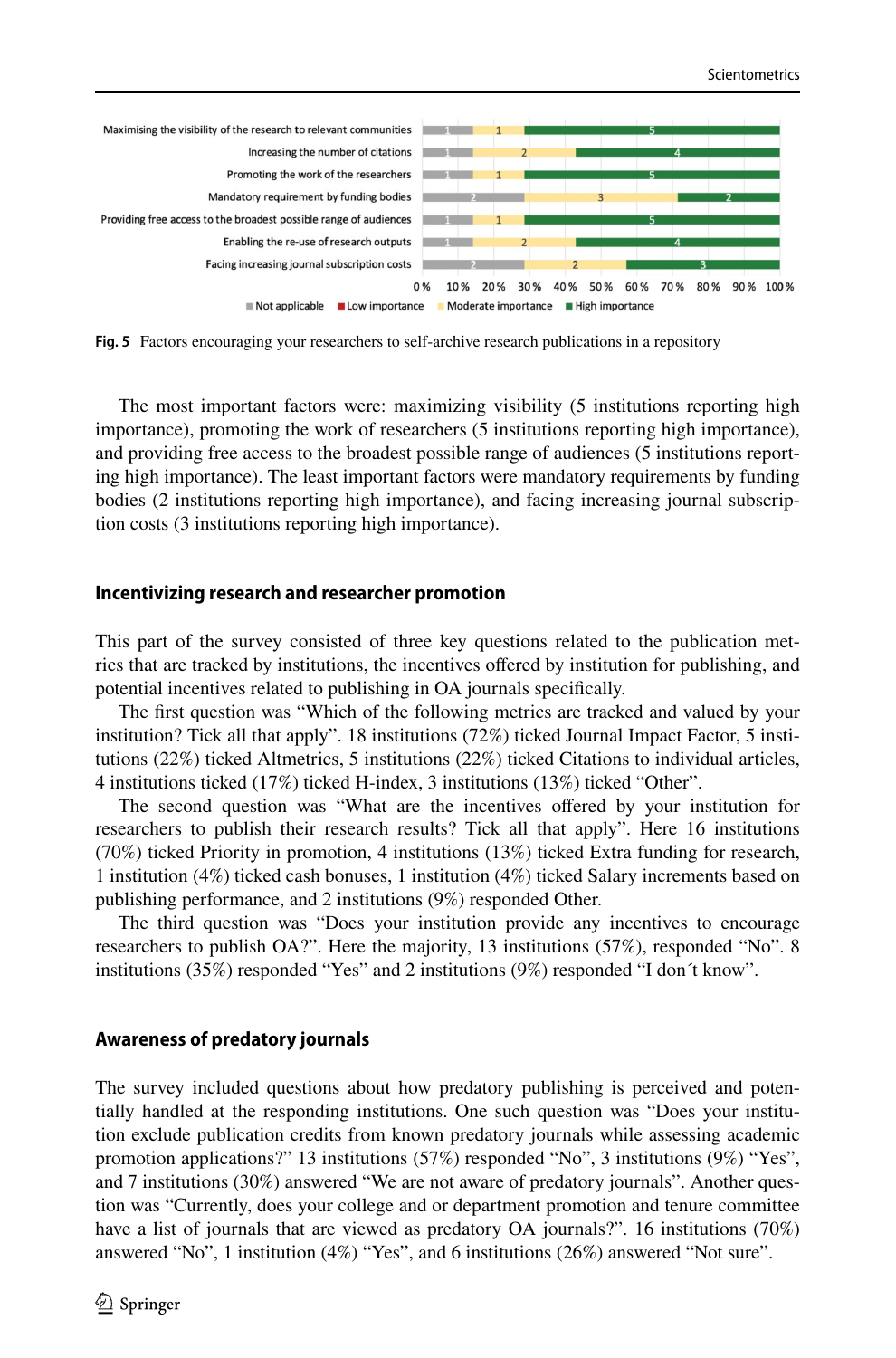# **Discussion**

This study set out to investigate how and to what degree higher education institutions (HEIs) in Angola interact with the concept of OA to journal publications through their policies and practices. Though we were able to get a relatively high response rate from institutions in the country, with over half of them responding, the results and study do carry some limitations that need to be acknowledged prior to discussing the results. Since this was a survey-based study without other means of data collection we were not able to confrm the level of familiarity of the queried terms and concepts in the survey. We did have this in mind when designing the survey by having defnitions attached to key terminology as well the option to answer "Don't know" or similar but still there is the potential that answers do not completely accurately represent the actual situation at the institutions. Another factor is related to the inherent complexity of the landscape where options overlap and are not mutually exclusive, which goes for a lot of factors related to journal publishing and OA (multilingual journals, diverse OA mechanisms, indexation inclusion) making it challenging to design surveys that would isolate specifc factors without risk of the question being ambiguous. This is something that we did our best to combat through the design of the questions so that each answer would clearly query about one factor at a time. Finally, institutional responses are very valuable in that they can give comprehensive insight into the circumstances that relate to entire organizations, rather than just single individuals. However, one should be careful when making assumptions for all actors in an institution based on a single response, even though it is intended to be representative. We tried to design the questions so that this limitation would be minimized but it is nevertheless an inherent risk with institutional responses that also query about the preferences and actions of its individuals even on a more general level. With those central limitations mentioned we can now proceed with the contextualization of the results to existing research and the global scholarly communications landscape.

Concerning opportunities enabled by digital formats for aiding in post-confict recovery of higher education, Ezema & Onyancha ([2016,](#page-15-11) p. 21) state that "[…] open access has come not only to mitigate these developmental challenges, but also to localize and globalize scientifc information for democratization of scholarship globally. Africa cannot aford to miss this opportunity.". While OA can be seen to play an integral part in facilitating scholarly communication locally and globally, a fundamental fnding of our study indicate that few Angolan institutions employ 20 or more faculty members whose work duties include research, limiting the potential impact of OA as research is still happening on a relatively modest scale. Similarly the results pertaining to publication of research articles by faculty were low, in both subscription journals and OA journals. These fndings on the other hand open up the opportunity to scale up research building on the strengths and circumstances introduced by OA.

The question pertaining to languages of preferred/encouraged publication channels revealed that Portuguese had the strongest presence, with Spanish and English coming in second. With local journals often being multilingual for all three languages this is not a concern as authors can select a language based on their own preference, but for international journals there is not always the same freedom, creating a potential threshold if only English is accepted in such forums. There seems to be a divide on the importance of publication outlets being indexed in Scopus or Web of Science, where half perceived it as a high priority or essential, and another half as not a priority or low priority. Nevertheless, the presence of common journal indexing metrics were found to be strongly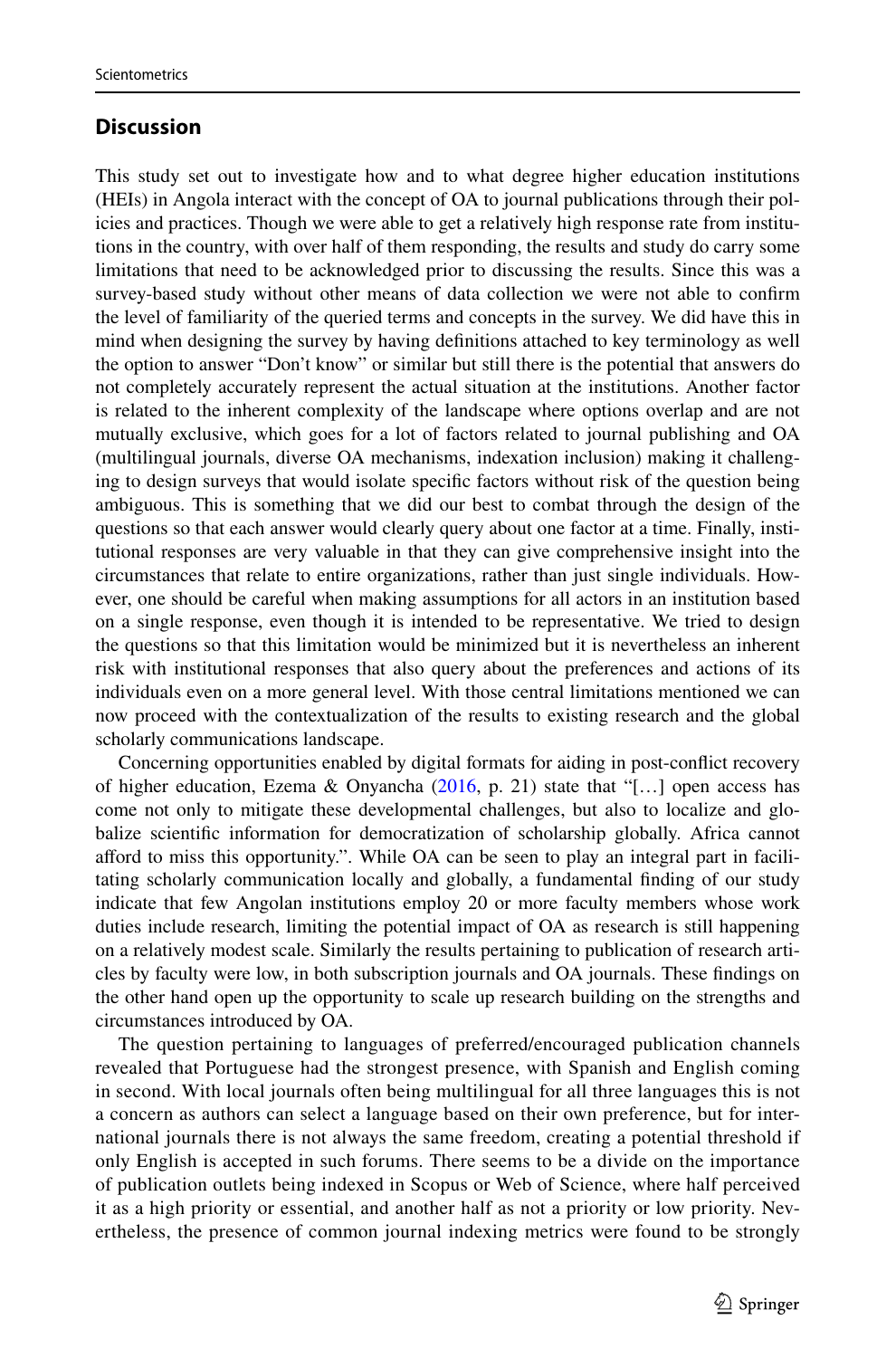integrated into the incentivization and promotion practices of Angolan institutions: in the question relating to which metrics are valued and tracked by your institution the most popular answer was the Journal Impact Factor with 72% (18 institutions).

When asked if the institution publishes a peer-reviewed journal of its own, almost 70% (16) responded negatively. 30% (7) of the institutions have peer-reviewed journals and indicated that their journal(s) were OA. Gungula et al. [\(2020\)](#page-16-16) found that intention to create scientific journals exists in Angola, however, there is insufficient encouragement from the institutions in charge of improving Angola's science indicators, and with this, achieving the positioning of their journals in the international stage. We think the institutions are now open to the creation of journals as a new step in the way of advance in research, with multilingual journals being particularly attractive concerning the distribution of language preferences in the survey. Leveraging existing OA journal portals  $(Björk, 2017)$  $(Björk, 2017)$  $(Björk, 2017)$  such as AJOL, or creating new ones, for hosting content would be an efficient and technically robust way of maintaining such journals.

Similarly to the divide between institutions concerning publishing in internationally indexed journals there is also a separation in what strategies HEIs adopt to boost research productivity. Notably only slightly over half of institutions reported recruitment faculty members who have extensive research experience, or were active in setting up research teams, as strategies to boost research productivity. These two strategies could be seen as foundational for nurturing growth in research activities, and their lack in slightly under half of institutions is noteworthy. Gungula et al. ([2020](#page-16-16)) point out in their study that there is a lack of qualifed research groups and research centers functioning in Angolan HEIs and private sectors.

Other issue holding back research growth is the low presence of postgraduate courses and education in Angola. Lopes et al. ([2016](#page-16-17), p. 59) did a study concerning this and concluded that "[…] it is of crucial importance to continue the investment in researching the quality and the impact of academic-post graduation programs, particularly in post confict countries, like Angola, in order to meet the targets defned at international Education 2030 Agenda". During 2020–2021 there have been several international organizations, particularly from France, ofering fnancial aid for specifcally this purpose (marches-publics.gouv.fr, [2021\)](#page-16-18).

Around half of the institutions provided some education on OA, and a quarter of institutions reported having an institutional OA policy in place. While most of these policies were found to be put in place for awareness-raising, encouragement, and as recommendations for making works OA, two institutions had policies that included mandates of depositing publications in a repository within a specifed timeframe. Among the institutions that had a policy the main motivations were increasing institutional visibility, reaching for higher research impact, and facilitating long-term cost-efective access to research fndings. Through the survey there was indication that APC payments and their tracking were at this point in time not major factors, with the few institutions reporting any APC payments having both a low number of articles (1–4) and with no amount exceeding 1000 USD.

Only a fourth of the Angolan HEIs had their own or participated in use of a shared institutional repository. This suggests that this in particular could be a fruitful area for furthering OA practices, by getting institutions enrolled in use of shared repositories if having an individual one is not feasible. Similarly to the main motives for institutions to have established OA policies the reasons for encouraging researchers to archive in institutional repositories were mainly focused on increasing visibility, impact, and audience to research outputs.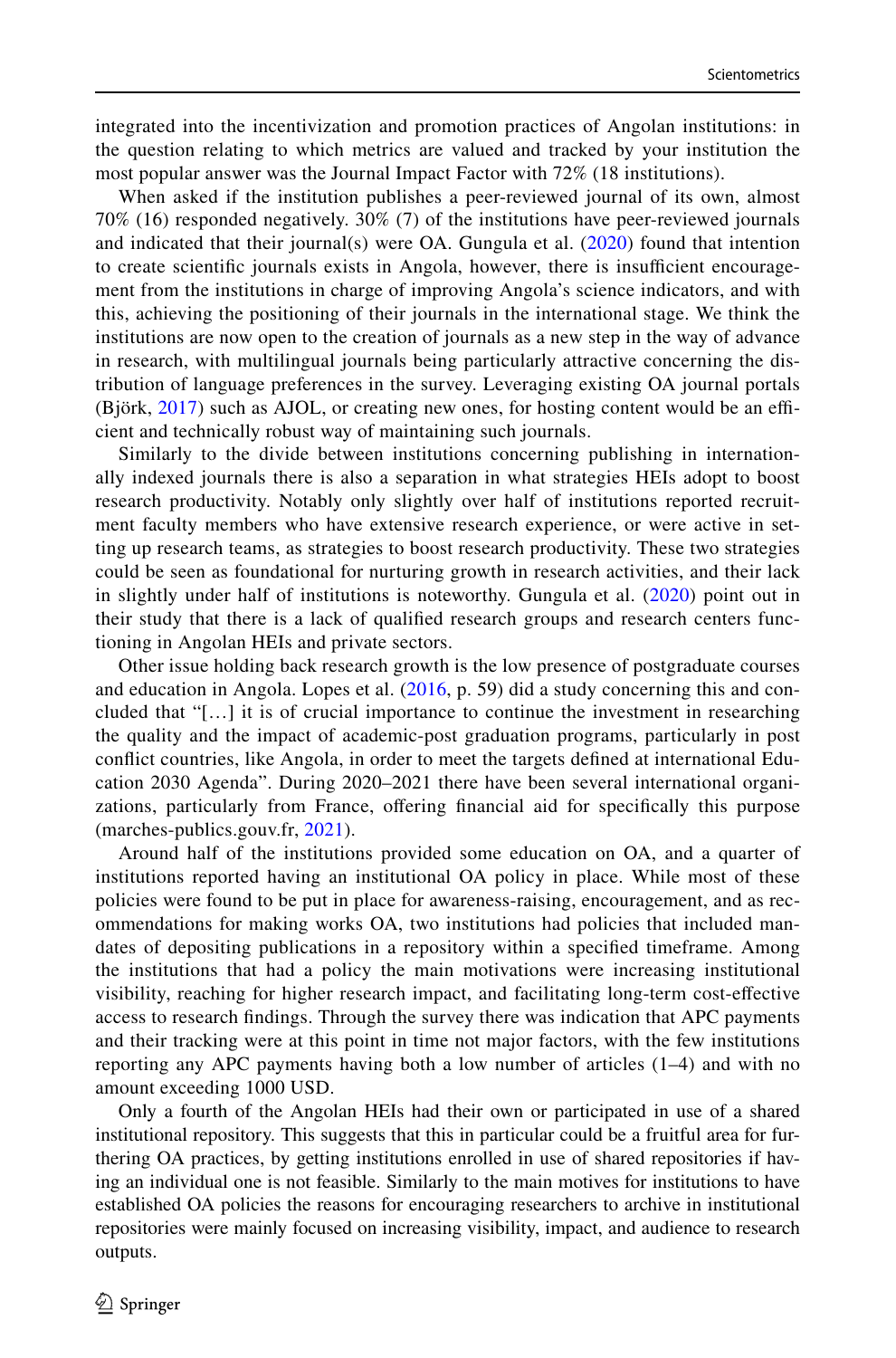Publishing was found to be incentivized to researchers by most institutions through gaining priority in promotion, but concerning incentives for publishing OA, over half of the responding Angolan HEIs stated that they do not have any. This can be seen to be related to the MESCTI not having any policy concerning a way to increase OA on a national level. In this context, the MESCTI would need to create new ways to incentivize HEIs, and by extension Angolan researchers to keep OA a priority as research activity is ramping up in the country. UNESCO is likely to provide support with this because they have ofered fnancial aid to related projects (UNESCO et al., [2022\)](#page-16-19).

The overall actions, proactive or reactive, that HEIs seemed to take concerning predatory journals was low. 70% of the responding institutions indicated that they do not make use of any predatory journal list for guiding authors publication choices, and over half of the responding HEIs answered that they do not exclude articles or paper published on predatory journals when considering faculty promotion. While the use of lists of journals for these purposes is not generally recommended, raising awareness among authors about journals with questionable practices might still be a useful approach to publish research works in solid journals.

To achieve OA in Africa Hervé and Nkoudou [\(2020](#page-16-4)) recently suggested a fve-point approach: (1) embrace open science also outside of OA, (2) explore alternative ways for communicating research (aside from a traditional, published journal article), (3) require local criteria for research assessment and evaluation, adapted to African realities, without being constrained to publish in prestigious journals, (4) train and to attune local stakeholders in and to decolonize OA, and 5) develop open-access policies that are sensitive to cognitive justice. From what we can gather from the Angolan context to make progress on such points a lot is still reliant on the actions, or inaction, of MESCTI to encourage institutions to put OA more prominently on the agenda. Our study found that while there are some institutions that have incorporated OA policies and practices, overall OA is not yet a common priority among Angolan HEIs.

# **Conclusions**

The objective of this paper was explore the role of OA HEIs in Angola. The results show that despite a relatively quick recovery of the HEI sector since the end of the civil war, concerning OA specifcally there is still a lack of wider application, knowledge, and culture about it. This study provided a descriptive quantitative mapping of the current status of OA among institutions in the country, but there is a lot of valuable information that our institution-level survey-based study was unable to catch. Future research could approach the issue from an in-depth qualitative perspective through interviews to zoom into e.g. incentives and challenges that local faculty experience with regards to becoming or being active in research. From a metrics perspective future research could also investigate what could be done to improve the visibility of local research outputs in global indexes and databases.

Though the international research community has room to improve its support for globally inclusive open science initiatives that can positively infuence countries like Angola that are creating a local research infrastructure almost from scratch, there is nevertheless a need to activate further on the national level as well. We see it is necessary for the MESCTI to build a policy to facilitate related initiatives and to promote the knowledge that is produced in the country within the country, not only from outside, but this could also be done building capacities that helps researchers to trust national journals and the processes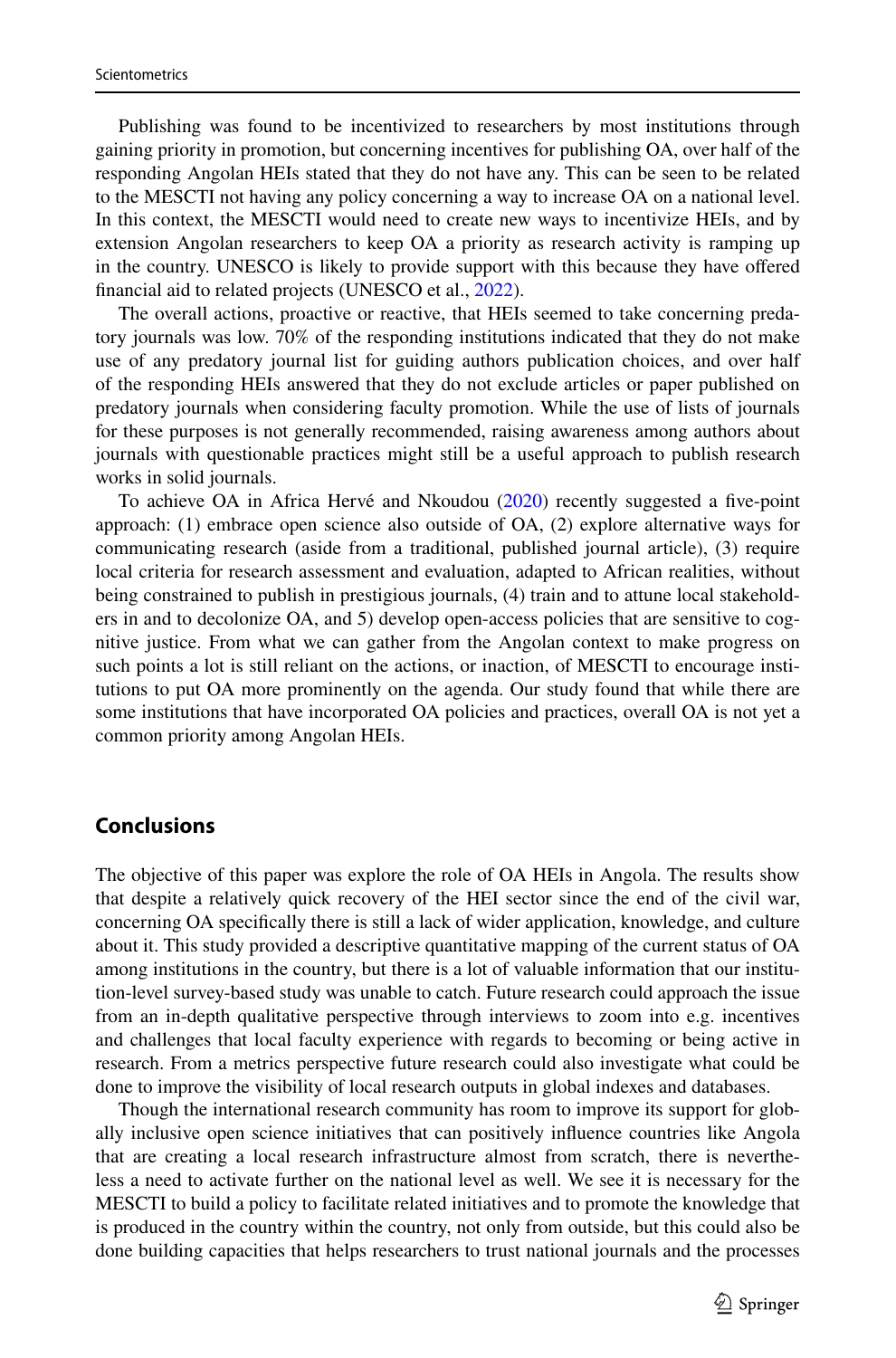they have to ensure research and difusion of knowledge. Having a stronger national policy would likely harmonize how diferent institutions now are implementing OA-related policies and practices in diferent ways, making cross-institution collaboration easier. International initiatives surrounding open science and OA could improve in their reach and inclusion of countries like Angola as new infrastructures and stakeholder networks are created, so as not to create open solutions that only parts of the world can use. If implemented well, open science practices have the power to connect countries and the world in unprecedented ways, something which is to the beneft of research progress overall.

Funding Open Access funding provided by Hanken School of Economics.

**Open Access** This article is licensed under a Creative Commons Attribution 4.0 International License, which permits use, sharing, adaptation, distribution and reproduction in any medium or format, as long as you give appropriate credit to the original author(s) and the source, provide a link to the Creative Commons licence, and indicate if changes were made. The images or other third party material in this article are included in the article's Creative Commons licence, unless indicated otherwise in a credit line to the material. If material is not included in the article's Creative Commons licence and your intended use is not permitted by statutory regulation or exceeds the permitted use, you will need to obtain permission directly from the copyright holder. To view a copy of this licence, visit [http://creativecommons.org/licenses/by/4.0/.](http://creativecommons.org/licenses/by/4.0/)

# **References**

- <span id="page-15-2"></span>Academy of Science of South Africa. (2019). *African open science platform: Landscape study*. Retrieved August 16, 2021, from<https://doi.org/10.17159/assaf.2019/0047>
- <span id="page-15-0"></span>African Union. (2015). *Agenda 2063: The Africa we want*. Retrieved April 2022, from [https://au.int/sites/](https://au.int/sites/default/files/documents/36204-doc-agenda2063_popular_version_en.pdf) [default/fles/documents/36204-doc-agenda2063\\_popular\\_version\\_en.pdf](https://au.int/sites/default/files/documents/36204-doc-agenda2063_popular_version_en.pdf)
- <span id="page-15-9"></span>Agencia Angola Press. (2018). *Angola recoge indicadores sobre ciencia y tecnología.* Retrieved August 16, 2021, from [http://cdn2.portalangop.co.ao/angola/es\\_es/noticias/ciencia-e-tecnologia/2018/6/28/](http://cdn2.portalangop.co.ao/angola/es_es/noticias/ciencia-e-tecnologia/2018/6/28/Angola-recoge-indicadores-sobre-Ciencia-Tecnologia,99dfed20-47af-468c-82fb-adef04e7ae41.html) [Angola-recoge-indicadores-sobre-Ciencia-Tecnologia,99dfed20-47af-468c-82fb-adef04e7ae41.html](http://cdn2.portalangop.co.ao/angola/es_es/noticias/ciencia-e-tecnologia/2018/6/28/Angola-recoge-indicadores-sobre-Ciencia-Tecnologia,99dfed20-47af-468c-82fb-adef04e7ae41.html)
- ajol.info. (n.d.). *African Journals Online*. Retrieved August 16, 2021, from <https://www.ajol.info>
- <span id="page-15-7"></span>Almeida Patatas, T. (2016). *A "Realidade" e as esperanças dos estudantes da escola superior politécnica do Namibe, Angola. Tese Faculdade de Ciências Sociais, Educação e Administração*. Lisboa: Instituto de Educação. Retrieved August 16, 2021, from <http://hdl.handle.net/10437/7459>
- <span id="page-15-8"></span>Angola National Development Programme. (2018). *Angola National Development Programme 2018–2022. Ministério da Economia e Planeamento, Abril de 2018.* Retrieved August 16, 2021, from [https://plani](https://planipolis.iiep.unesco.org/sites/default/files/ressources/angola_pdn_2018-2022.pdf) [polis.iiep.unesco.org/sites/default/fles/ressources/angola\\_pdn\\_2018-2022.pdf](https://planipolis.iiep.unesco.org/sites/default/files/ressources/angola_pdn_2018-2022.pdf)
- angolaformativa.com. (n.d.). *Angola formativa portal*. Retrieved August 16, 2021, from [https://www.angol](https://www.angolaformativa.com/pt/) [aformativa.com/pt/](https://www.angolaformativa.com/pt/)
- <span id="page-15-5"></span>Artigas, W., & Gungula, E. W. (2020). Gestión de revistas a través de OJS: Experiencia de éxito Angolana. *e-Ciencias De La Información, 10*(1), 3–18. <https://doi.org/10.15517/eci.v10i1.39771>
- <span id="page-15-1"></span>Björk, B.-C. (2017). Journal portals: An important infrastructure for non-commercial scholarly open access publishing. *Online Information Review, 41*(5), 643–654. <https://doi.org/10.1108/OIR-03-2016-0088>
- <span id="page-15-10"></span>Boufarss, M., & Laakso, M. (2020). Open Sesame? Open access priorities, incentives, and policies among higher education institutions in the United Arab Emirates. *Scientometrics, 124*, 6351. [https://doi.org/](https://doi.org/10.1007/s11192-020-03529-y) [10.1007/s11192-020-03529-y](https://doi.org/10.1007/s11192-020-03529-y)
- <span id="page-15-6"></span>Chisita, C. T., & Chiparausha, B. (2019). Open Access initiatives in Zimbabwe: Case of academic libraries. *The Journal of Academic Librarianship, 45*(5), 102047.<https://doi.org/10.1016/j.acalib.2019.102047>
- <span id="page-15-4"></span>Crawford, W. (2021). *Gold open access 2015–2020: Articles in Journals (GOA6). Cites & Insights Books Livermore, California.* Retrieved August 16, 2021, from<https://waltcrawford.name/goa6.pdf>
- <span id="page-15-11"></span>Ezema, I. & Onyancha. O. (2016). *Status of Africa in the global open access directories: Implications for global visibility of African scholarly research*. Fourth CODESRIA conference on electronic publishing, Senegal, March 30th–April 1st, 2016. Retrieved August 16, 2021, from [https://www.codesria.org/](https://www.codesria.org/IMG/pdf/ezema_onyancha.pdf) [IMG/pdf/ezema\\_onyancha.pdf](https://www.codesria.org/IMG/pdf/ezema_onyancha.pdf)
- <span id="page-15-3"></span>Ezema, I. J., & Onyancha, O. B. (2017). Open Access publishing in Africa: Advancing research outputs to global visibility. *African Journal of Library, Archives & Information Science, 27*(2), 97–115